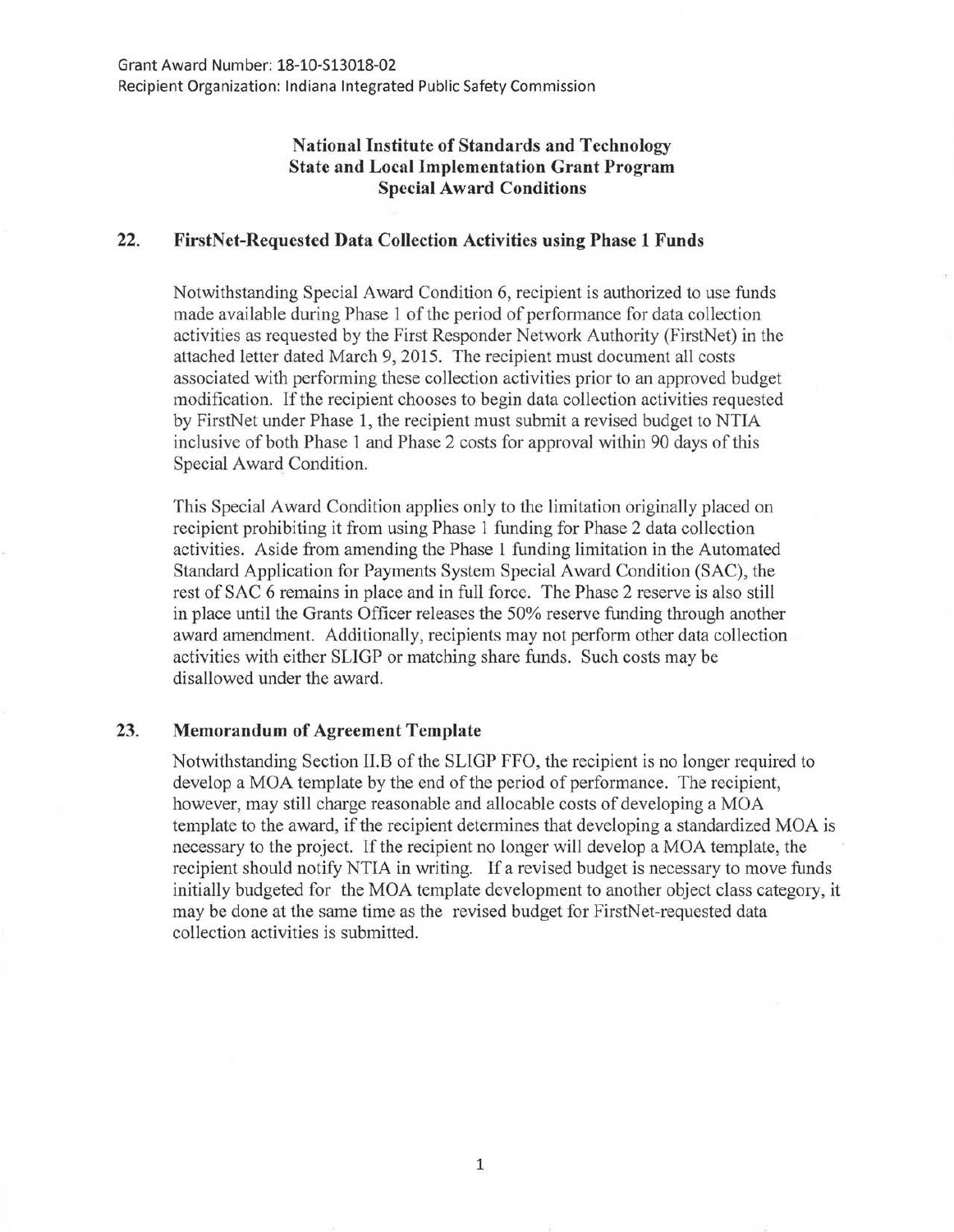

March 9, 2015

The Honorable Lawrence E. Strickling Assistant Secretary for Communications and Information U.S. Department of Commerce 1401 Constitution Avenue, N.W. Washington, D.C. 20230

RE: SLIGP Second Phase- Finalized Data Collection Elements

Dear Assistant Secretary Strickling:

The First Responder Network Authority (FirstNet) has confirmed its approach to data collection for the second phase of the State and Local Implementation Grant Program (SLIGP) following meetings with, and the receipt of input from, the State Single Points of Contact (SPOCs). Based on the processes and anticipated timing for the development of the Comprehensive Network Solution(s) Request for Proposal and State Plans for building, operating, and deploying the nationwide public safety broadband network, along with the feedback from many SPOCs, FirstNet has concluded that the attached data collection elements are those that would be useful for the second phase of SLIGP and will pursue accordingly.

The attached data elements are intended to maximize the collection of stakeholder inputs for FirstNet's planning process to help shape the Nationwide Public Safety Broadband Network acquisition and ultimately the State Plans that are delivered to each Governor. In particular, FirstNet will request data from the States on five general topics:

- 1) Coverage desired coverage areas and deployment phases
- 2) Users and Operational Areas information on potential user base and their operational areas
- 3) Capacity Planning information on applications and data usage
- 4) Current Providers / Procurement information on current service providers, plans, and potential barriers to adoption
- 5) State Plan Decision documentation of the process and potential barriers for State Plan decision-making

I thank you for your prompt attention to this matter and, as always, look forward to our ongoing

partnership on SLIGP endeavors.<br>Sincerely Sincerely

TJ Kennedy Acting Executive Director Firs Responder Network Authority

Stephen Fletcher, Associate Administrator for Public Safety  $cc:$ National Telecommunications and Information Administration